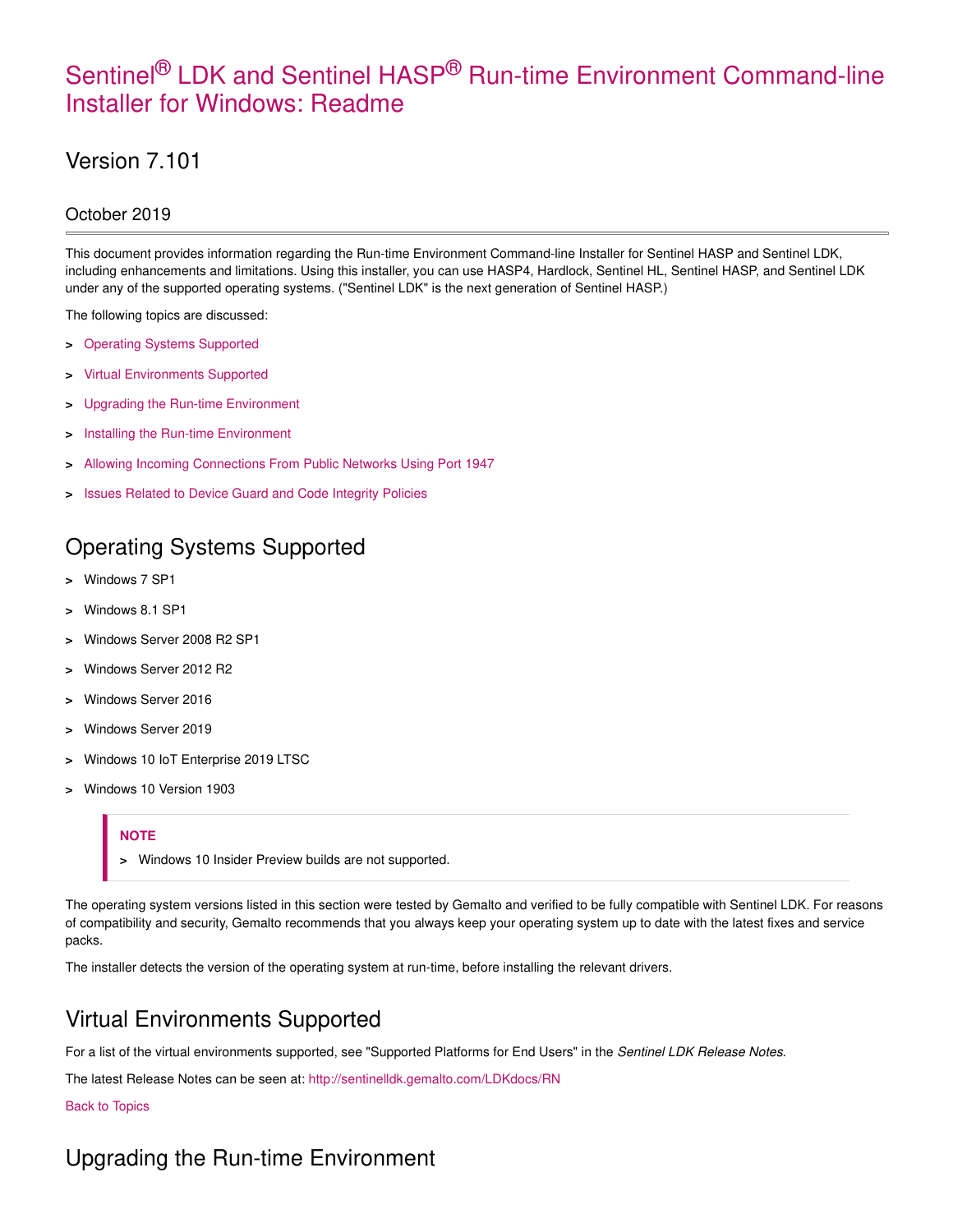- **>** When upgrading the Run-time Environment, ensure that it is not currently being accessed (for example: by closing all applications). Although the installation program can terminate applications that are accessing the Run-time, it cannot terminate running services.
- **>** If you are running HASP License Manager (HASP4 and HASP HL legacy License Manager) as a service, you must stop the License Manager before proceeding with the installation.

Back to Topics

# Installing the Run-time Environment

- **>** Type **haspdinst.exe -?** for command-line help.
- **>** To use Sentinel EMS to produce Run-time Environment installers in the Sentinel LDK v.6.0 or later environment, overwrite the haspdinst.exe file in

**%ProgramFiles(x86)%\Gemalto Sentinel\Sentinel EMS\EMSServer\webapps\ems\haspTools\** with the file in this package. (For Win32 systems, go to **%ProgramFiles%\...**)

**>** A log file of the installation process is written to **aksdrvsetup.log** in the Windows directory.

**NOTE** By default, Windows displays a **User Account Control** message during driver installation. Users must click **Continue** to continue the installation. Alternatively, users can change the default setting from the Control Panel of their operating system.

For additional information, see the topic "Upgrading Sentinel LDK Run-Time Environment (RTE) Installer" in the Sentinel EMS Configuration Guide.

#### Back to Topics

## Allowing Incoming Connections From Public Networks Using Port 1947

The Run-time Environment Installer adds a firewall rule named "Sentinel License Manager" that allowed incoming connections from private networks using port 1947.

You can manually allow access from public networks using this port, but Gemalto highly recommends against this.

If you do plan to allow incoming connections from public networks using port 1947, create a rule with a different name in order to prevent future RTE upgrades from removing this access.

#### Back to Topics

## Issues Related to Device Guard and Code Integrity Policies

The traditional method until now to protect against malicious application under Windows has been to trust the applications unless they were blocked by an antivirus or other security solution. Device Guard, available in Windows 10 Enterprise, implements a mode of operation in which the operating system trusts only applications that are authorized by your enterprise. You designate these trusted applications by creating code integrity policies.

You can maintain a whitelist of software that is allowed to run (a configurable code integrity policy), rather than trying to stay ahead of attackers by maintaining a constantly-updated list of "signatures" of software that should be blocked. This approach uses the trust-nothing model well known in mobile device operating systems.

Only code that is verified by Code Integrity, usually through the digital signature that you have identified as being from a trusted signer, is allowed to run. This allows full control over allowed code in both kernel and user mode.

Code integrity contains two primary components:

- **>** kernel mode code integrity (KMCI)
- **>** user mode code integrity (UMCI)

This section describes issues that arise and the workarounds when machines at the end user site are enabled with Device Guard, and the code integrity policy set to "enforce" mode.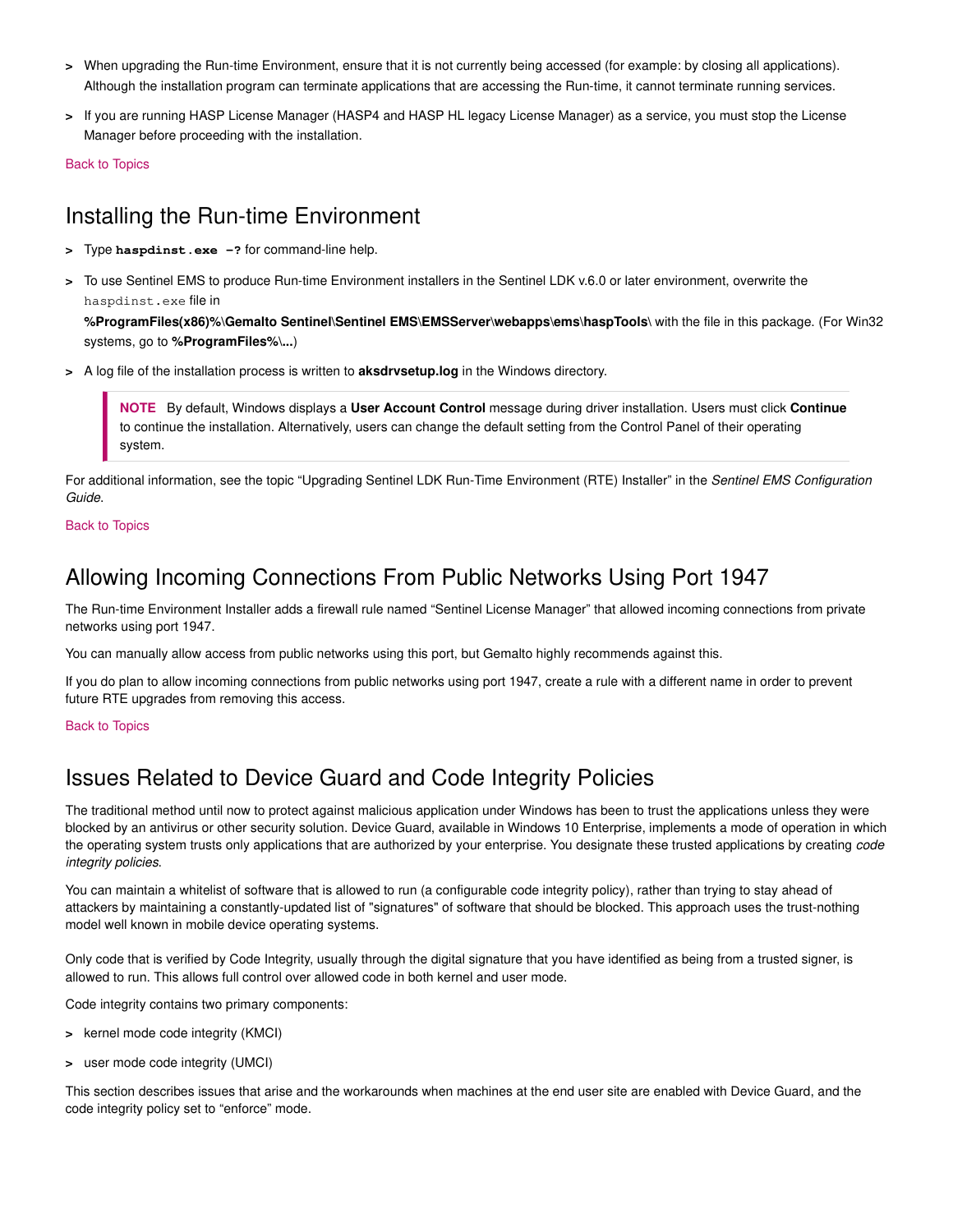**NOTE** The procedures described in this document should be performed by an IT professional who is familiar with Device Guard and code integrity policies.

### Issue 1: Windows blocks the installation of the Run-time Environment

During installation of the Run-time Environment on your computer, Windows displays a message similar to this: "Your organization used Device Guard to block this app. Contact your support person for more info."

#### **Solution:**

To install the Run-time Environment on a machine where Device Guard is enabled in enforce mode (which make use of PcaCertificate level code signing check), ensure that DigiCert is listed/added in the Signers list of the policy file.

Import the DigiCert Intermediate certificate to the trusted list of Intermediate Certification Authorities(ICA) store on the golden computer before creating code integrity policy.

A Digicert Intermediate certificate is available from https://aboutssl.org/digicert-trusted-root-authority-certificates/#intermediates. Under **Intermediate Certificates**, locate and download the DigiCert EV Code Signing CA (SHA2) certificate. You can also fetch this intermediate certificate from your trusted source.

#### **To add the DigiCert Root Certificate**

- 1. Download the certificate on the golden computer and double-click the certificate file. The Certificate dialog box is displayed.
- 2. Click **Install Certificate**. Follow the Certificate Install Wizard to complete the import of this certificate to the ICA store.
- 3. Run the steps to create a new or updated policy. This will allow Sentinel software to be installed without any issues on a machine where Device Guard is enabled.

Repeat the installation of the Run-time Environment.

### Issue 2: Protected application does not operate at the customer site

(LDK-17267) ) When you distribute applications that are protected with SL keys, the customized vendor library (haspvlib\_vendorID.\*) that are required for these applications are not signed. As a result, Device Guard does not allow the software to operate at the customer site.

#### **Workaround A:**

This workaround must be performed at the customer site.

Do the following to add an exception for the customized vendor library file in the code integrity policy:

- 1. Use Windows PowerShell in elevated mode to create a policy for the exception.
- 2. Use the Group Policy editor to deploy the policy file.

Each of these procedures is described below. For additional details, go to: https://technet.microsoft.com/en-us/itpro/windows/keep-secure /deploy-code-integrity-policies-steps?f=255&MSPPError=-2147217396

#### **To create the policy for the exception**

- 1. Open PowerShell in elevated mode.
- 2. Run the command to create a policy (referred to below as P1) in audit mode.
- 3. Deploy this policy.
- 4. Operate the protected application as you would normally.
- 5. Create another policy (referred to as P2) that captures audit information from the events log.

**NOTE** Before proceeding with the next step, review policy P2 carefully. This policy contains information about all the binaries that were used in your system while you operated the protected application. Any unwanted application that was executed during this time is logged in the policy. If not removed, any such application will be treated as a trusted binary.

- 6. Merge policies P1 and P2.
- 7. Disable audit mode.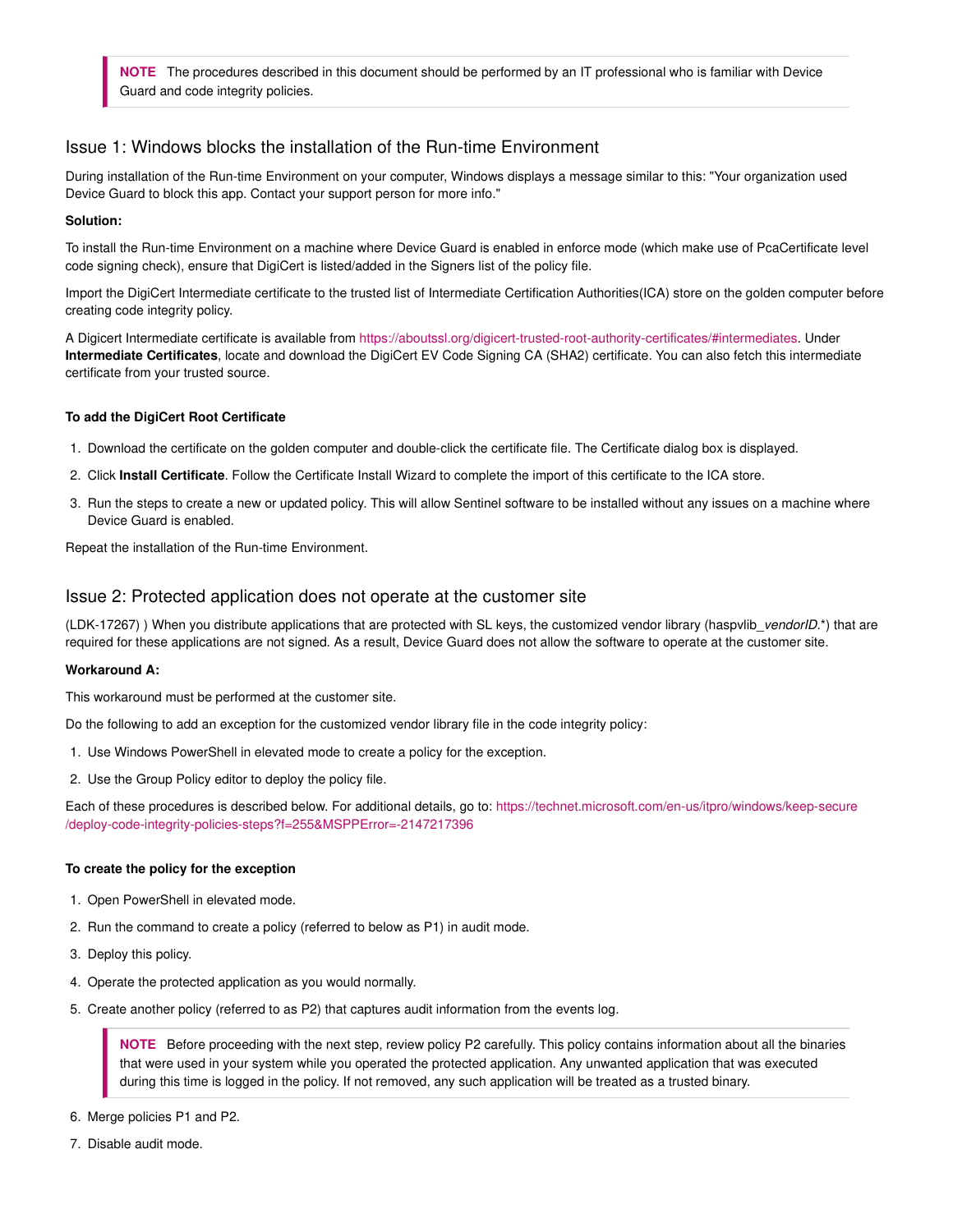8. Deploy the merged policy.

#### **To deploy the policy file**

- 1. Open the Group Policy editor by running **GPEdit.msc**.
- 2. Navigate to: **Computer Configuration\Administrative Templates\System\Device Guard**
- 3. Select **Deploy Code Integrity Policy**. Enable this setting by using the path to the relevant policy file created above.

#### **Workaround B (not recommended):**

This workaround must be performed at the customer site.

Before deploying the code integrity policy, disable UMCI (user mode code integrity) mode.

To accomplish this, run the following command in Windows PowerShell in elevated mode:

Set-RuleOption -FilePath <Policy path> -Option 0 -Delete

### Issue 3: Vendor Tools fail to load

(SM-907) Sentinel LDK Vendor Tools fail to load. An error message is displayed, stating that a DLL, LIB, COM, or EXE file is not designed to run on Windows or that the DLL contains an error.

For example:



#### **Workaround A:**

Do the following to add a policy for the Sentinel LDK Vendor Tools in the code integrity policy file:

- 1. Use Windows PowerShell in elevated mode to create a policy for the Vendor Tools.
- 2. Use the Group Policy editor to deploy the policy file.

Each of these procedures is described below. For additional details, go to: https://technet.microsoft.com/en-us/itpro/windows/keep-secure /deploy-code-integrity-policies-steps?f=255&MSPPError=-2147217396

#### **To create the policy for the Vendor Tools**

- 1. Open PowerShell in elevated mode.
- 2. Run the command to create a policy (referred to below as P1) in audit mode.
- 3. Deploy this policy.
- 4. Execute all of the Vendor Tools that you will require at your site and perform all of the functions in these tools that you will require. If you miss any required Vendor Tools or Vendor Tool functions, the required entries will not be added in the new code integrity policy, and these tools or functions will generate an error message when they are eventually used.
- 5. Create another policy (referred to as P2) that captures audit information from the events log.

**NOTE** Before proceeding with the next step, review policy P2 carefully. This policy contains information about all the binaries that were used in your system while you operated the Vendor Tools. Any unwanted application that was executed during this time is logged in the policy. If not removed, any such application will be treated as a trusted binary.